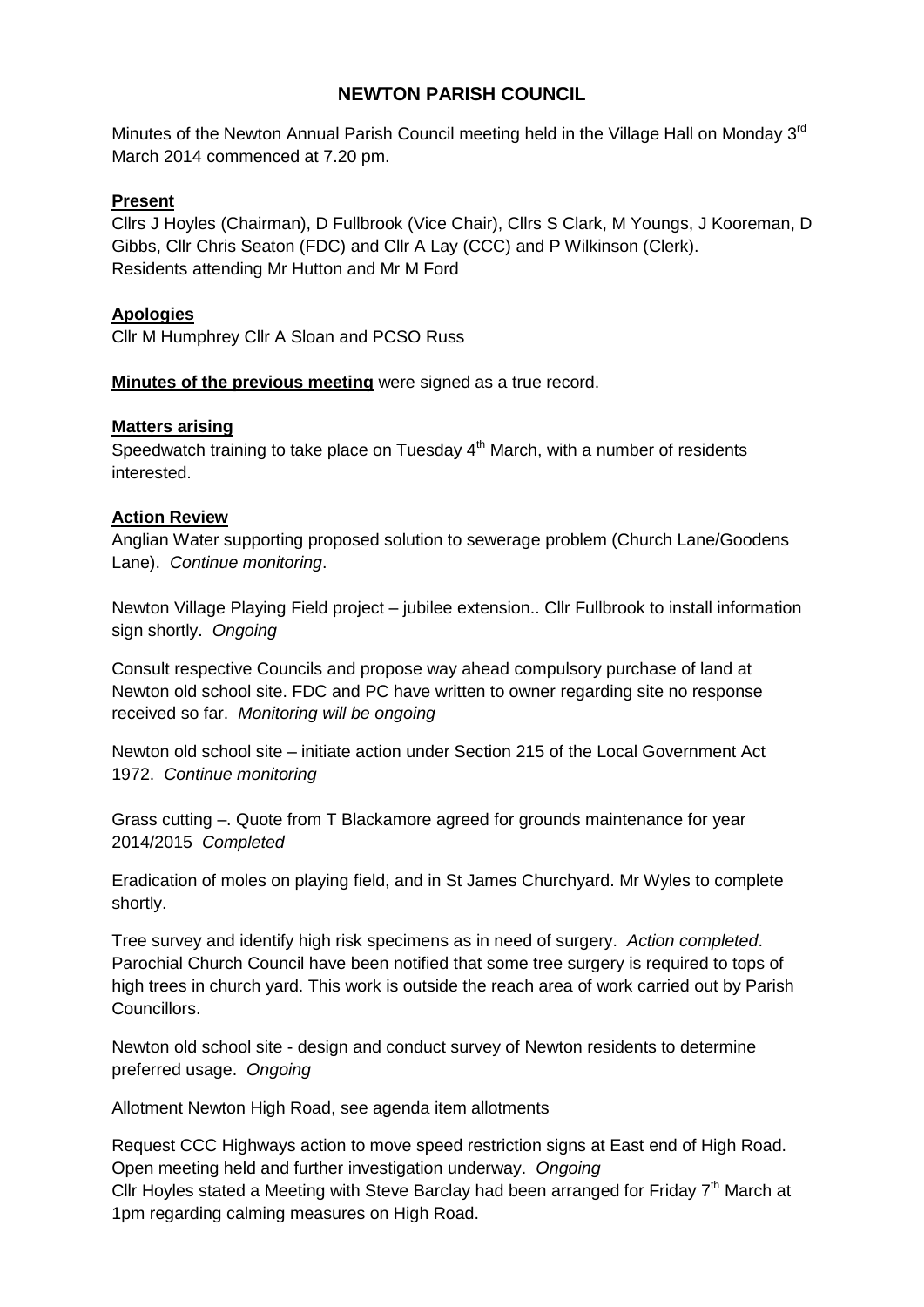# **Finance**

Savings a/c stands at £1,690.98 including 21p interest. *Income* Insurance company returned overcharge £5

Annual Peppercorn rent village hall £1

## *Payments*

Cheque of £84.30 annual fee for administration of salary and tax return to Acre approved £100 Village hall donation not shown on statement

Community a/c stands at £1,439.61

Refund of £266.36 for VAT

Outstanding invoices for a streetlight repair of £216.60 also to existing light FC5 Church Lane at a cost of £1,039.65. However it was approved to decommission this light at a cost of £204.60.

North Level Drainage £40

Eradication of Moles £135

Groomfield were also given approval for a further cut to be completed at £119 extra last year end of Oct we have received no invoice so far

Estimated expenditure due before the end of year amounts to a further £700 leaving an estimated Cfwd of just over £900

### **Allotments**

Clerk contacted the legal dept of CPALC Cambridgeshire and Peterborough Association of Local Councils for advice, the tenant was subsequently contacted regarding termination of agreement if no response received by Feb 28<sup>th</sup> 2014. Following several reminders no response forthcoming PC agreed a final letter be sent terminating agreement. Following termination the allotment to be reallocated (Mr Cobb interested) Discuss next meeting.

### **Planning**

Planning Exhibition in Village Hall, had been arranged on 24 Feb from 4 pm to 6 pm relating to planning applications for housing West of Bramley House Church Lane, also housing East of Abbey Green Church Lane.

Erection of annexe to The Jays, Goodens Lane

Erection of 4 x 4 bed, 2 storey dwellings with detached garages East of Abbey Green Church Lane, FDC Recommend refusal

Erection of 4 x 2 storey 3 bed dwellings Land west of Bramley House Church Lane ,FDC recommended refusal

Planning officer to be asked to attend the next meeting to discuss refusal of planning applications Cllr Seaton to contact planning officer to arrange meeting.

### **Highways**

Cllr Fullbrook had contacted Neil Band CCC, who will arrange for repair work to be scheduled for pothole repairs particularly in Hogens Lane and Franks Lane.

Blocked gully in Church Lane scheduled for April/May.

Dropped blocked gully opposite J Kooreman's in High Road

Top dressing of Catling Lane during summer

Goodens Lane footways increase kerbing where damaged.